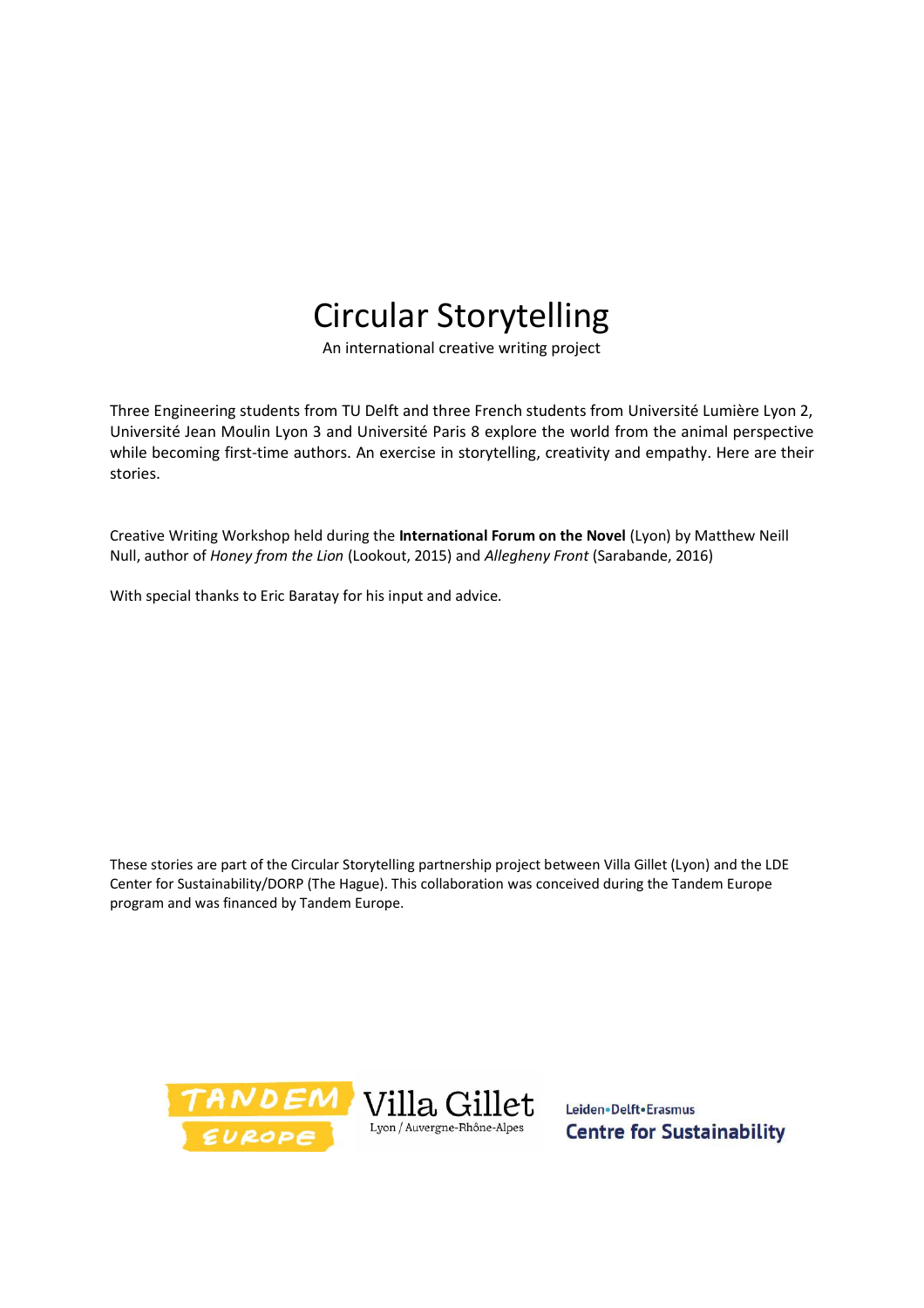## The Ghost by Connor McMullen (TU Delft, engineering)

He can't actually see the leaves change. The extra rods in his eyes wash out almost all semblance of color, a small price to pay for being able to see at night. It is no matter. Long before the first leaves shift from green to gold he knows the seasons are changing. Night falls a little sooner every day. The grass, before a plush blanket of vibrant bedding, now crunches as he beds down for the night. Itchy long strands scraping at his hide, digging into the stubbly hairs of his thick winter coal, just now growing in. He swings his head around and scrapes at his hip, dragging up and around his back, finally catching the bristly bramble that was causing all the trouble.

A shot calls out in the distance. A supersonic crack, whistling a million miles an hour across a courtyard, thwacking a can off the fence post and into the darkness. Someone lets out a whoop, two more erupt in hearty laughter. Three more cracks follow in short succession, each ending in short hisses that cut under the din. They would have been imperceivable if not for the cones-shaped ears atop his head. They swivel back and forth, subconsciously searching. Individual vigilantes, ever vigilant, ever watchful. A second crack, sharp as the first but unending, whizzing through the night for all of eternity, searching for a soft place to land.

That was enough. In a flash he is up, stotting from his bed and into the night, noiselessly bounding down the valley in search of a new place to sleep. Soon. Soon the cracks will come in the day. Not for empty beer cans or road signs but straight at his chest. Men with guns will chase him through the early parts of winter. Each of them would literally kill to have his head hanging in their den, his backstrap on their plate, his blood on their hands. Every one of them wants to be the one to bag the ghost**.** 

He bounds west, away from the men and their drunken chaos. Through wheat stubble, over one busted road and then another. He slips into a sorghum field, nostrils flaring as he pulls in deep breaths of the malty aroma. He stops to nibble on one of the plants. The burst of movement from earlier had not been in plan. Winter is coming and he needs to keep all four of his stomachs full. He chokes down as much as can fit, not bothering to chew most of it, there will be time for that later. He munches as he moves, tracking north, away from the big city and towards a place he knew when he was young.

Millennia of rain have carved great furrows in the earth, ripping the thick soil from the blocks of limestone, scarred with brilliant patches reds and black, magnesium and iron corroding in the shrill midwestern wind. He pauses at the confluence of the three draws, ears turning down under his antlers as the clouds slip over the horizon, leaving the last slivers of the harvest moon hanging among the stars. The light glints off his rack, the fuzz of the summer long ago worn off on tree trunks and fence posts. The mass of bone, knotted and branching, a heavy testament to his luck and resourcefulness. They'd all love to get at it, the massive set of antlers. The score of a lifetime for most of them, they all want to see him in their sights. For now, none of them watch as he scrambles through the maze of shoddy fences, across the oil field and towards the river.

He clambers up a short hill, hooves the size of salad plates cutting deep tracks into the soil. The ground is barren and blacked, raw crude, belched from deep within the earth has ensured that. It squirts from busted seals and drips from the trucks that run around the countryside. A giant mechanical vampire sits below him, the endless seesaw movement sings a squeaky sound as it slurps the economic lifeblood from way down below. Thick clumps of the oily sludge sticks to his hooves and when he kicks them up to clean them it matts in his hairs.

His ears and head swivel, searching down each of the canyons in turn, still needing to find a home. He takes each in turn. A coyote yips from somewhere within the first one. No worry to a full grown buck, but not worth the trouble. The rest of the world around him is not so self-sure, and for a moment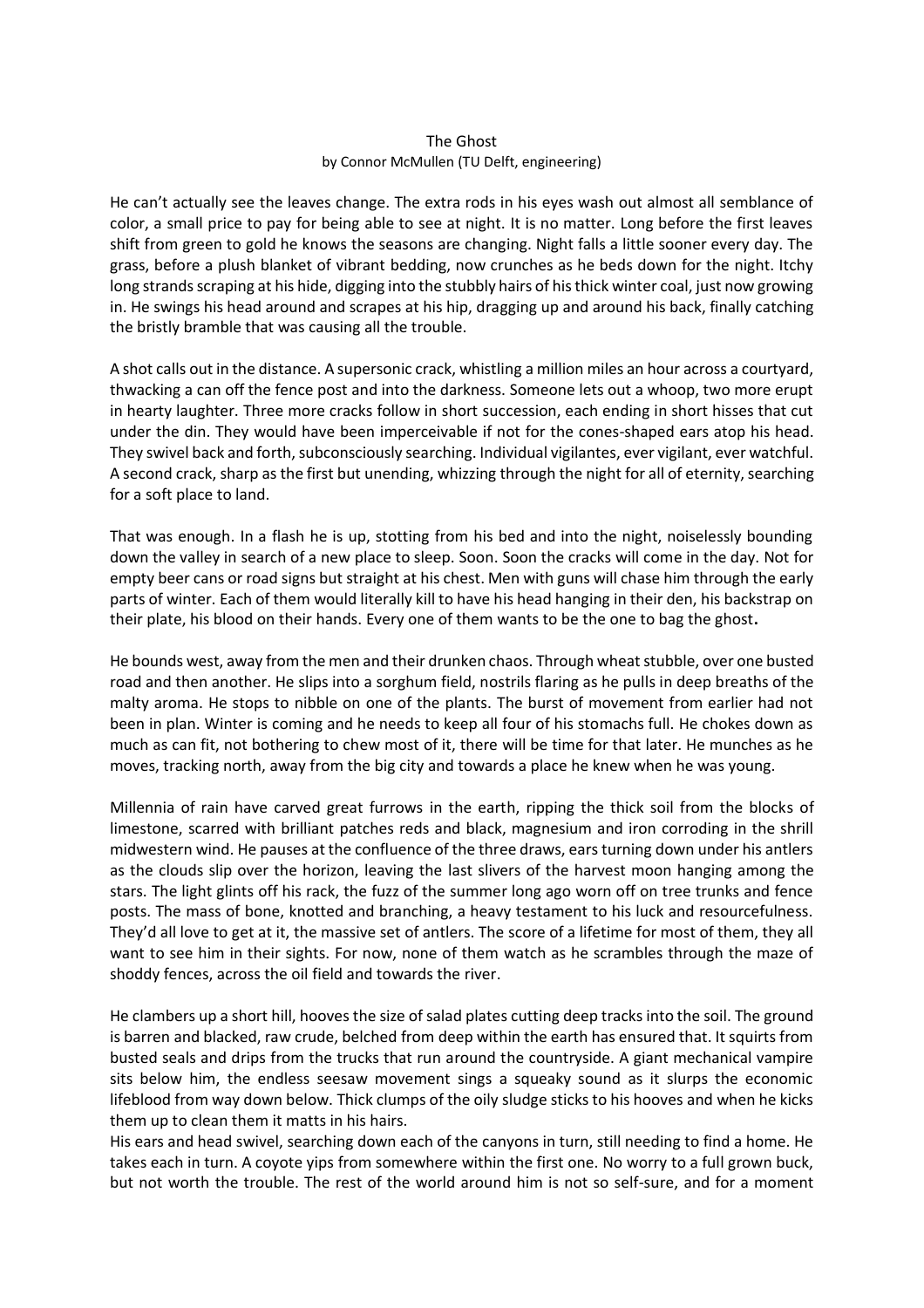everything around him stops. Except the well of course, this song only stops when something breaks or the earth is empty. In the brief reprieve his ears catch the echo of the harsh melody bouncing back out of the second draw. One way in and one way out. No escape. That is where animals go to die.

The third draw is quiet. No echos, no howls. He trots down the hill, shaking loose the last of the tar from his hooves as he works along a freshly paved road. The first glint of morning light touches the eastern sky as he round the bend into the hovel. Footfalls slow from to a walk, and then a standstill. Something is different, not as he remembered. Old trees are gone. A new stench, one only the animals can smell, has invaded the valley.

**——**

"It's perfect, isn't it honey?"

"Yes. Perfect. The boys will love it."

That was two years ago. Piles of paperwork have passed through countless hands by then. Deeds signed. Loans undertaken. A design commissioned. Contractors hired. They had to hurry, the foundations need to be poured before winter sets in and the cold makes the concrete too stiff to work. The doctor and her husband had found this little spot some time before that, and dreamed of making their home here. Away from the hustle and bustle of the city. A place in their nature where they don't have to lock the doors and their boys can spend their days tracking mud and sticks and all sorts of dirty things in and out of the house. All that time no one ever thought to ask the current tenants of the valley if they were using this space.

**——**

The construction site sits opposite a small pond. Spring fed the real estate agent had said. Won't go dry. A good place to stock fish once the construction was finished. He sinks into the mud, halfway up his knees. He scans the valley once more before dipping his head to drink. This is when he's most vulnerable, head down and ass up. Every time a risk, but a necessary one. The long walk had dried him out.

The first sip elicits a snort. The water's changed too. Unnatural. Bitter. A swill of blues and orange float across the placid mirror. Grease and oils and microscopic pieces of plastic, blown from the construction site down to the watering hole. They weren't even living here yet and already they'd changed everything. He whips his head side to side, shaking the taste from his mouth. He snaps up, balking at the taste, warily watching the sun creep ever forward, beckoning in the new day. A second snort. There isn't another choice. He leans in once more, choking down mouthfuls of the fouled water, sating his thirst and stinging his throat. Sufficed, he treks to the far side of the valley to bed down for a nap.

The crunch of the gravel jolts him from his sleep. Without thinking he pops up, bounding further out of the valley and away from the noisy men and their dirty machines. The sun has barely moved. Work starts early and he's barely gotten any sleep. He keeps moving, winding his way up the backside of the hills, finally nestling under cedar tree, bent over from a lifetime of fighting the wind. He plunks down for the third time in a day, hungover from the half sleeps and constant interruptions. Darkness takes hold underneath the cedar as the sun crawls into the sky.

**——**

Time passes. The rest of the leaves turn and then fall, the evergreens and moss are the only living things left in the brush. He gleans what he can from the fields and troughs of the farmers, every day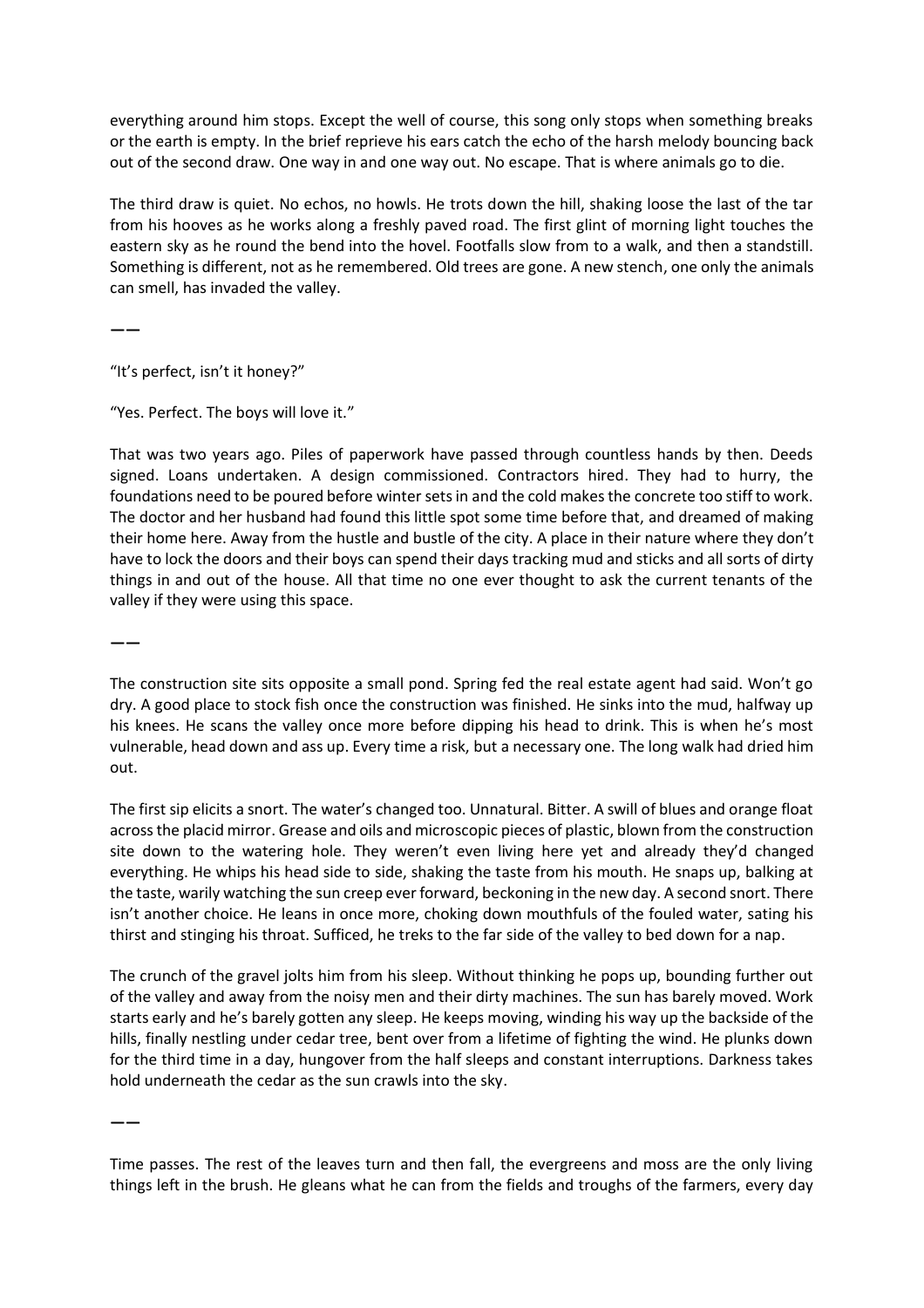hunger forcing him closer and closer towards their homes. The men encroach on his as well. Men with sticks and glass, setting trail cams and check tree stands. The come at dawn and dusk, checking his habits, forcing him off the paths and into the brush. Locust trees cut at his back with their vicious needles and barbed wire grabs at his hide, tearing off little tufts of skin and flesh as he slinks by.

The killing starts. Silent at first. Patient men. Up well before dawn, trudging out into the black with bows and arrows. Pretending it is a simpler time. But only pretending. Technology and tools have surpassed whit and strength as the key to a good hunt. Only the best will do. Double compound. Triplebladed hardened-steel tips that expand on impact, plunging deep into the flesh, blood spouting from the newly made holes like a fountain of death. The air along the creek is filled with its iron stench, the forest adopting a sober tone as the first of his kin falls.

He treks outward. Away from the trees and valleys where the hunters hide. The land flattens out as he trades the draws and valleys of the river for slow-rolling hills. He drops his head and pushes on through wispy flakes of snow. Winter has come early. Killed the last of the greens that were fighting for the last of the summer's lift. He skips over a three wire fence and towards a stock tank, brimming with water. The sun glints off the top as the shrill wind flips droplets over the edge and into the wild. Water. Finally.

His ears pick up the sounds of the farmer and his family as they tend to the morning chores. The roar of the tractor and the braying of cattle drown out everything else. He lowers his head to the tank and pulls in a long drink. It's stale and metallic, better than before but still unnatural and foreign. Thirst takes over. He doesn't hear the jingle of the collar until it's almost right on top of him. He jerks up, instinctively swinging his head around to look, but also already knowing what is in store.

His movement more than enough to set the hounds off, and the pair of them explode in a flash of tooth and muscle. The collie outpaces the old doberman, yipping and nipping as she starts the chase. Their prey jolts from the water tank and prongs across the barren grassland. The dogs are relentless, the three of them course up and down the pasture, skipping over gopher holes and around rusted farm equipment. He gains separation but not closure. Every time he slips out of sight the dogs drop their noses to ground, scenting him out, just as their ancestors once did. By the time the sun has fully crossed into this world the dogs finally relent, their interest piqued by a new scent that they happily run off to follow.

He turns back, looking at the landscape. The race took him back to that first place, the beaten down farm house and rotten junkyard where the boys pass the time drinking beer and shooting shit. The buildings are quiet now, everyone is off working. He shakes off the chill and heads into a windbreak, hiding from the snow and the sun, searching for a new place to sleep. The chase sapped his strength. It is too early to start burning fat instead of food. But he hadn't a choice. Every day it seemed he ran into something or another that forced him away from his habits and back to his instincts. Survival demands he move first and eat later, a choice he's been forced to make time and time again. Darkness takes hold once more.

The snow turns to drizzle as the sun slowly scrolls across the sky. He rolls back and forth, occasionally standing to stamp is hooves and knock down the branches and brambles of the undergrowth. The fog amplifies the sound: every car rambling down the highway, every door slamming, sounds as if it's just behind the next tree. The noises jolt him from his disjointed rest, jerking his head up, ears swirling and nostrils flaring, searching for the source of the sound. It's never there.

The morning is still. Nightfall brought a much needed reprieve from the cacophony of sounds that filled the wind break. First light burns off the last of the mist, the sun struggling to keep grip on the weather, even as winter takes over. He rises with it, nibbling at a cluster of mushrooms at the foot of his bed. His breath slows as the sounds return, no longer amplified by the moisture in the air the human world